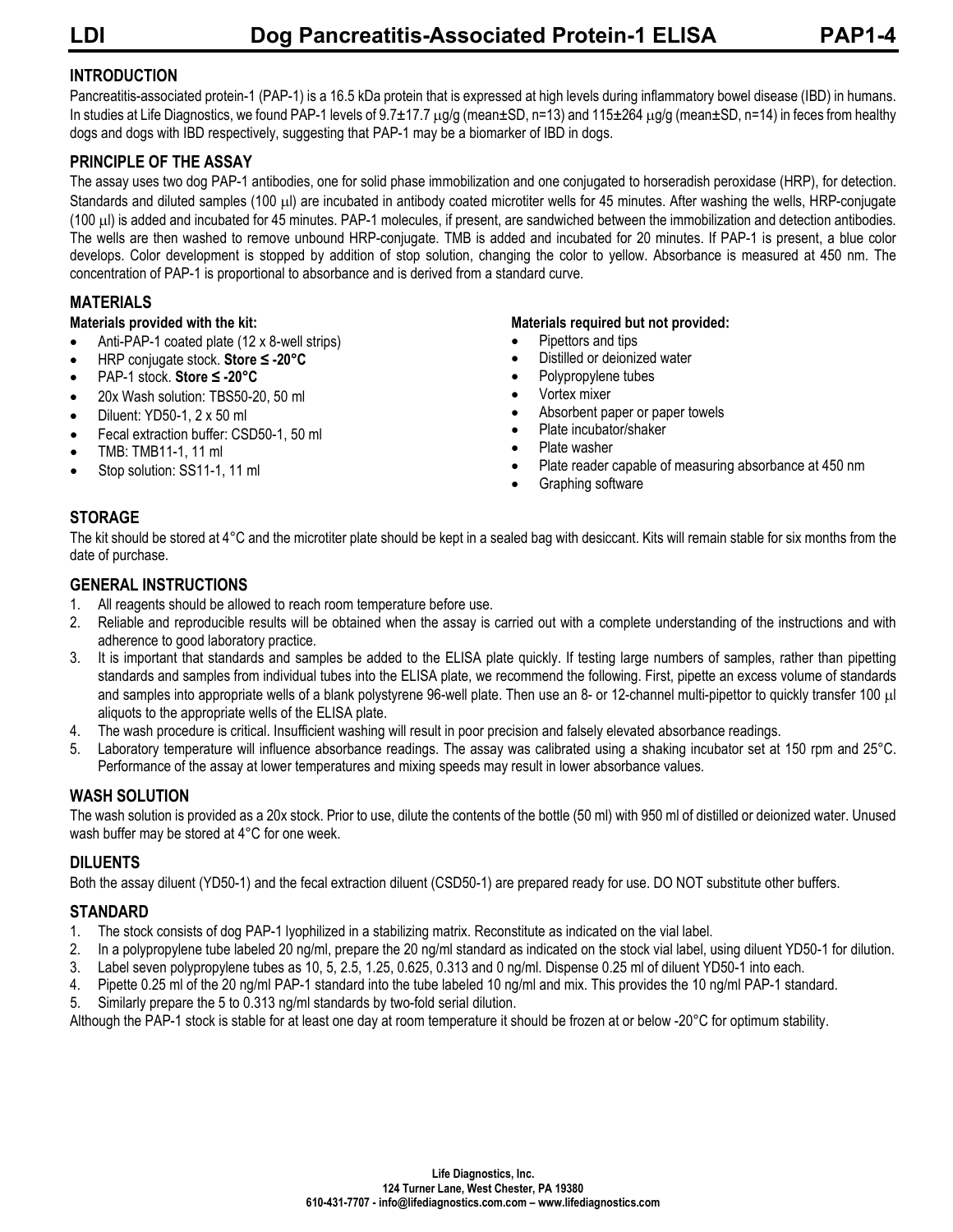# **SAMPLES**

#### **Fecal Extracts**

Fecal extracts can be prepared using the following procedure.

- 1. Weigh ≈0.1 g feces into a tared microcentrifuge tube.
- 2. Add 9 volumes of fecal extraction buffer CSD50-1 (i.e., 0.10 g feces + 0.90 ml buffer)
- 3. Cap the tube and vortex for one minute.
- 4. Centrifuge in a microcentrifuge for 5 minutes at 15,000 rpm.
- 5. Remove and save the supernatant in a clean microcentrifuge tube. This represents a 10-fold dilution of the fecal sample.
- 6. Freeze the extracts at or below -20°C if they are not to be tested immediately.
- 7. Prior to testing the extract should be further diluted at least 100-fold with diluent YD50-1 (3 ul + 297 ul). Please note that this represents a 1000 fold "dilution" of the fecal sample.

In studies at Life Diagnostics, we found PAP-1 levels ranging from 0.1  $\mu q/q$  of feces in healthy dogs to >1500  $\mu q/q$  of feces from dogs with IBD. We suggest that fecal extracts be tested initially at a dilution of 1000-fold (a 100-fold dilution of the extract) but optimal dilutions must be determined empirically.

#### **Serum**

Serum can be tested after dilution in diluent YD50-1. We found levels ranging from 0.005  $\mu q/m$  in serum from healthy dogs to 8  $\mu q/m$  in serum from dogs with gastrointestinal disorders. We suggest testing serum at a 100-fold dilution. Optimal dilutions must be determined empirically.

#### **PROCEDURE**

- 1. Secure the desired number of 8-well strips in the cassette. Unused strips should be stored in a sealed bag with desiccant at 4°C.
- 2. Dispense 100 µl of standards and samples into the wells (we recommend that standards and samples be run in duplicate).<br>3. Incubate on a plate shaker at 150 rpm and 25°C for 45-minutes.
- 3. Incubate on a plate shaker at 150 rpm and  $25^{\circ}$ C for 45-minutes.<br>4. Empty and wash the microtiter wells 5x with 1x wash solution usi
- Empty and wash the microtiter wells 5x with 1x wash solution using a plate washer (400  $\mu$ l/well).
- 5. Dispense 100 µl of HRP conjugate into the wells.
- 6. Incubate on a plate shaker at 150 rpm and  $25^{\circ}$ C for 45-minutes.<br>7. Strike the wells sharply onto absorbent paper or paper towels to
- Strike the wells sharply onto absorbent paper or paper towels to remove all residual droplets.
- 8. Dispense 100 µl of TMB into each well.
- 9. Incubate on an orbital micro-plate shaker at 150 rpm at 25°C for 20 minutes.
- 10. After 20 minutes, stop the reaction by adding 100  $\mu$ l of Stop solution to each well.
- 11. Gently mix. It is important to make sure that all the blue color changes to yellow.
- 12. Read absorbance at 450 nm with a plate reader within 5 minutes.

#### **RESULTS**

- 1. Using curve fitting software, construct a standard curve by plotting absorbance values of the standards versus PAP-1 concentration.
- 2. Fit the standard curve using graphing software. We typically use a two-site, total and nonspecific binding model.
- 3. Multiply the derived concentration by the dilution factor to determine the concentration in the sample.
- 4. If the  $A_{450}$  values of samples fall outside the standard curve, samples should be diluted appropriately and re-tested.

#### **TYPICAL STANDARD CURVE**

A typical standard curve with absorbance at 450 nm on the Y-axis against PAP-1 concentrations on the X-axis is shown below. This curve is for illustration only.

| A <sub>450</sub> |
|------------------|
| 3.081            |
| 1.776            |
| 0.958            |
| 0.564            |
| 0.370            |
| 0.256            |
| 0.190            |
| 0.148            |
|                  |